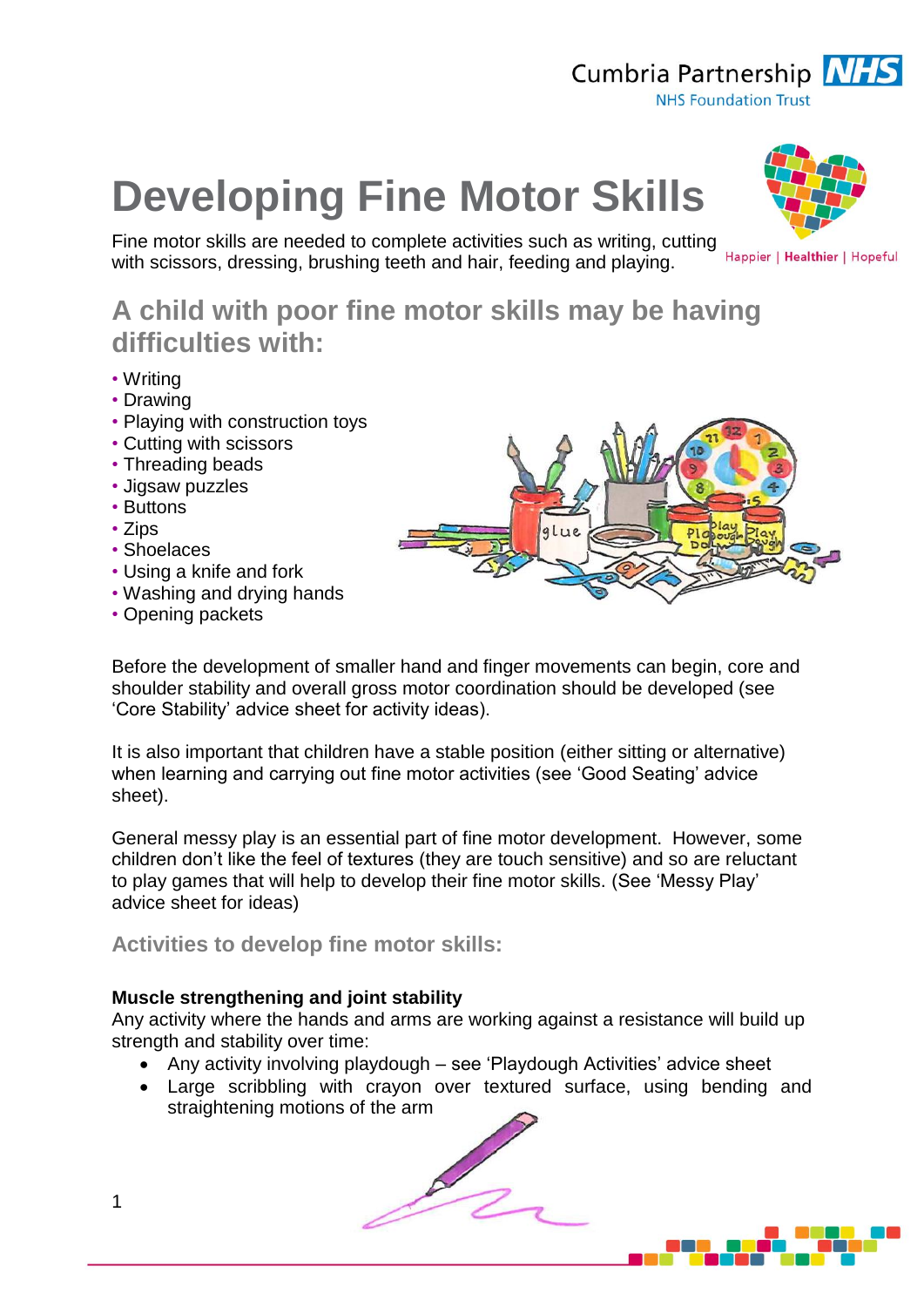- Playing a drum or xylophone
- Hammering with a hammer or mallet
- Sawing with a saw
- Scribbling or colouring over templates or other textured materials. (This requires a lot of rubbing whilst holding a writing implement thus strengthening the muscles and developing two handed co-ordination)
- Stirring or kneading materials of a thick consistency, such as biscuit mixture or dough
- Using one hand, crumple paper into a small ball and throw into a basket. Alternate hands and vary the size and thickness of the paper. Throw into a bin from a distance or flick into a goal
- Popping bubble wrap
- Poke marbles into a ball of clay/putty etc and dig out using thumb and index finger
- Place a rubber band around your fingers and open and close them
- Activities that involve squeezing e.g. squeeze bulb toys, spray bottles, squeezing water out of a sponge



# **The ability to rotate the forearm (to allow palm up and palm down position)**

- Turning doorknobs with the palm on the front of the doorknob
- Turning over blocks or upturned beakers
- Pouring from one container to another
- Winding wind-up toys
- Using keys or toys with keys
- Wringing out dishcloths, flannels
- Turning over playing cards

#### **Finger isolation and awareness**

- Pointing at pictures in a book
- Finger painting
- Finger rhymes
- Finger puppets
- Playing piano/keyboard
- Using computer keyboard
- Playing with toy telephone dial/buttons
- Racing creepy crawlies both hands placed on the table with fingers spread out, fingers propel hands across the table – who gets to the middle first?
- Subbuteo table football
- Board games, using index finger to push counters round
- Use forefinger to draw patterns and shapes in sand, clay, steamy windows
- Feely bottles fill containers with various textures. Child puts index finger in to feel the contents
- Drumming the fingers on different types of surface

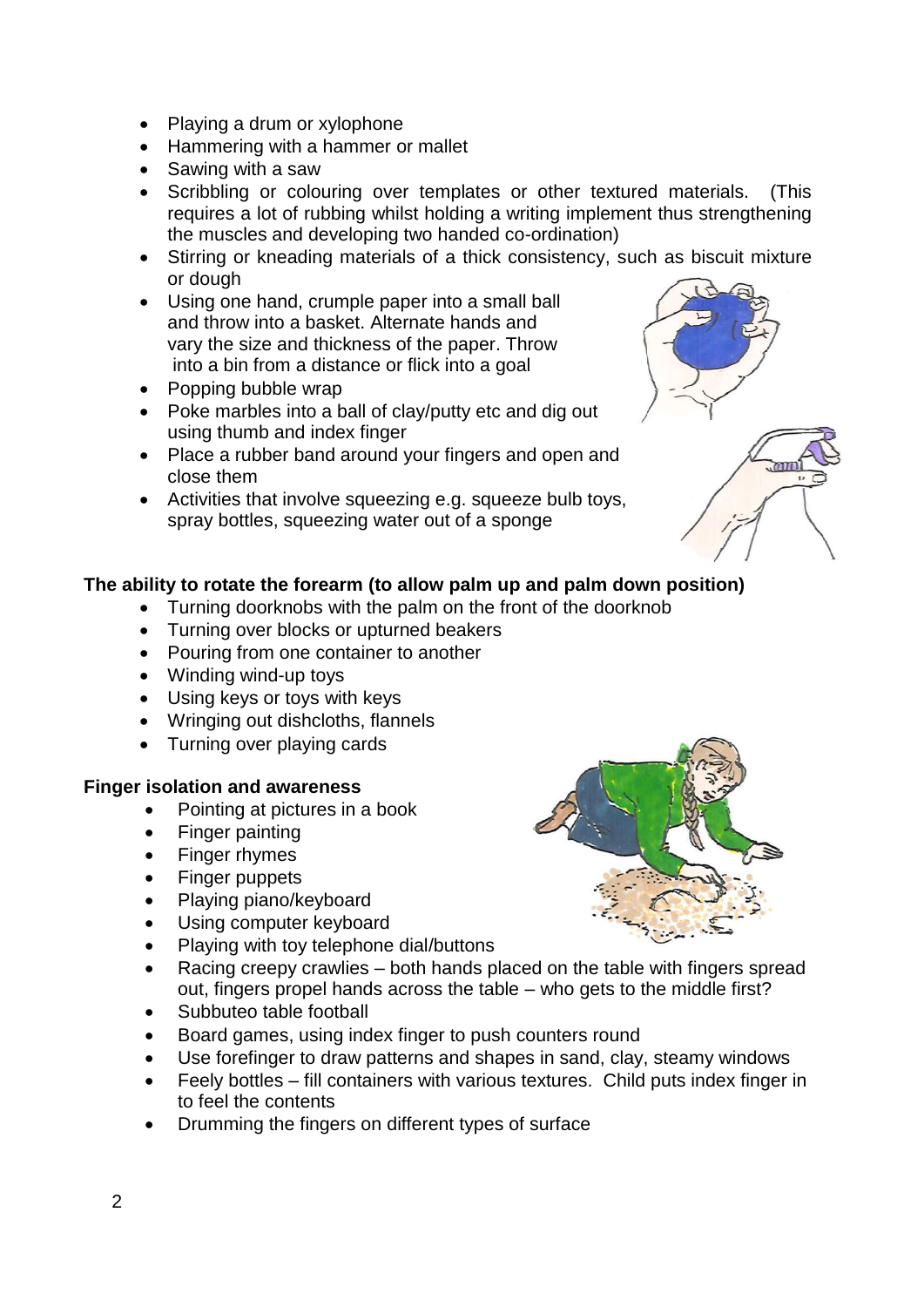- Bandage scrunching. Place rolled up piece of crepe bandage onto a table. Child rests his wrist on the end and fingers walk along the bandage scrunching it into the hand. Hide a small toy in the centre of the roll to make the game more fun
- Playing with a variety of spinning tops
- Finger lifts. Ask the child to place both hands palm down on a table. Touch each finger in turn and ask the child to lift it off the table, keeping other fingers and wrist still.
- When the child can do this try pointing to the finger to be lifted instead of touching it.

# **The ability to form a pinch grip**

- Play with small pegs and beads; picking up and placing in a small container and using peg boards
- Picking up small finger foods such as cereals, pasta, peas, raisins
- Threading pasta onto a string or shoelace pick up pasta with thumb and index finger
- Posting peas through narrow necked bottle. Hold bottle with 'non writing hand'
- Clipping pegs around box. Cut off bottom of cereal packet to make box, place weight in bottom to prevent box falling over. Move onto clipping with bulldog clips
- Posting coins through slot in box lid
- Picking up pebbles or pennies see how many you can be picked up with one hand and then let go of them one at a time into a container
- Games such as Connect 4 and Kerplunk

# **Finger manipulation skills**

- Picking up small objects with thumb and index finger and turn within the hand
- Use a pencil with a rubber and turn the pencil within the same hand to use the rubber
- Pick up objects one at a time and hold in the same hand whilst picking them up e.g. coins
- Twist pipe cleaners to make shapes
- 'Walk' balls of clay or play dough across a table or up and down walls
- Trace around and colour small areas
- Colour a picture using small circles
- Tying knots and undoing them
- Draw a line in and out of a row of dots (like a slalom)
- Write long lines of the same letters, all joined up
- Use two different coloured marbles and put them in the palm of the hand. Make the two marbles change place without using the other hand
- Paper folding

# **Motor planning**

See 'Motor Planning' advice sheet for ideas